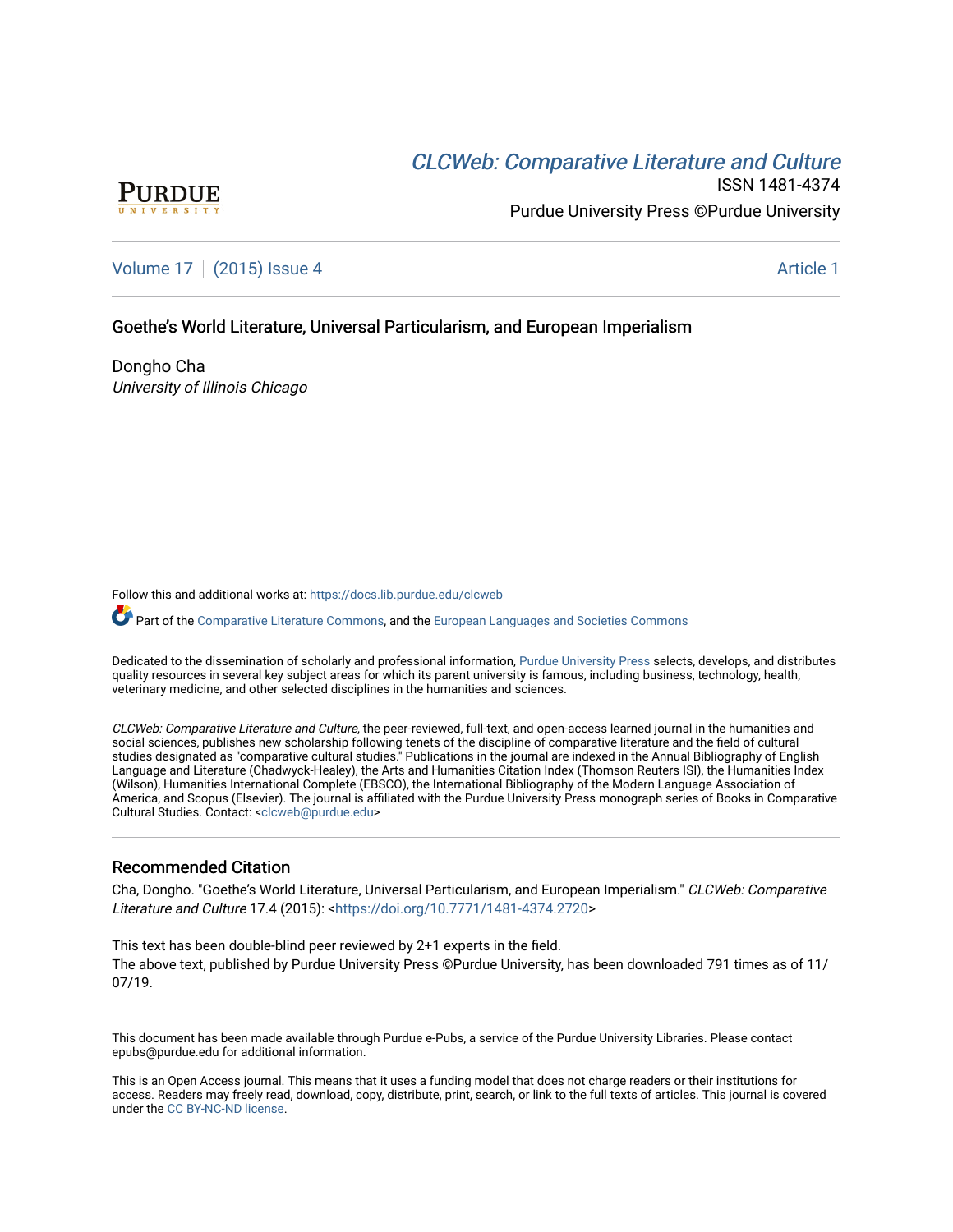UNIVERSITY PRESS <[http://www.thepress.purdue.edu>](http://www.thepress.purdue.edu/)

**PURDUE** 



ISSN 1481-4374 [<http://docs.lib.purdue.edu/clcweb>](http://docs.lib.purdue.edu/clcweb) Purdue University Press **©**Purdue University

*CLCWeb: Comparative Literature and Culture*, the peer-reviewed, full-text, and open-access learned journal in the humanities and social sciences, publishes new scholarship following tenets of the discipline of comparative literature and the field of cultural studies designated as "comparative cultural studies." In addition to the publication of articles, the journal publishes review articles of scholarly books and publishes research material in its *Library Series.* Publications in the journal are indexed in the Annual Bibliography of English Language and Literature (Chadwyck-Healey), the Arts and Humanities Citation Index (Thomson Reuters ISI), the Humanities Index (Wilson), Humanities International Complete (EBSCO), the International Bibliography of the Modern Language Association of America, and Scopus (Elsevier). The journal is affiliated with the Purdue University Press monog-raph series of Books in Comparative Cultural Studies. Contact: [<clcweb@purdue.edu>](mailto:clcweb@purdue.edu)

### **Volume 17 Issue 4 (December 2015) Article 1 Dongho Cha,**

**"Goethe's World Literature, Universal Particularism, and European Imperialism"**

<http://docs.lib.purdue.edu/clcweb/vol17/iss4/1>

Contents of *CLCWeb: Comparative Literature and Culture* **17.4 (2015)** [<http://docs.lib.purdue.edu/clcweb/vol17/iss4/>](http://docs.lib.purdue.edu/clcweb/vol17/iss4/)

**Abstract**: In his article "Goethe's World Literature, Universal Particularism, and European Imperialism" Dongho Cha tracks the ideology in Goethe's concept of "world literature." Early comparatists claim to stand for the universalism of this concept by understanding it to totalize all literatures across linguistic, territorial, and national boundaries and intended to go beyond European nationalism. Cha argues that Goethe's idea of world literature is not a universal category that includes all of the world nliteratures, but a limited category that includes European literatures only and posits that world literature's and comparative literature's universalism is related to nineteenth-century European imperialism. Contrary to the paradigm of world literatures as practiced in comparative literature, Cha argues that the building and the politics and practice of world literature understood as world literatures must be characterized by boundlessness and limitlessness in order to achieve an understanding and practice of the universal and planetary.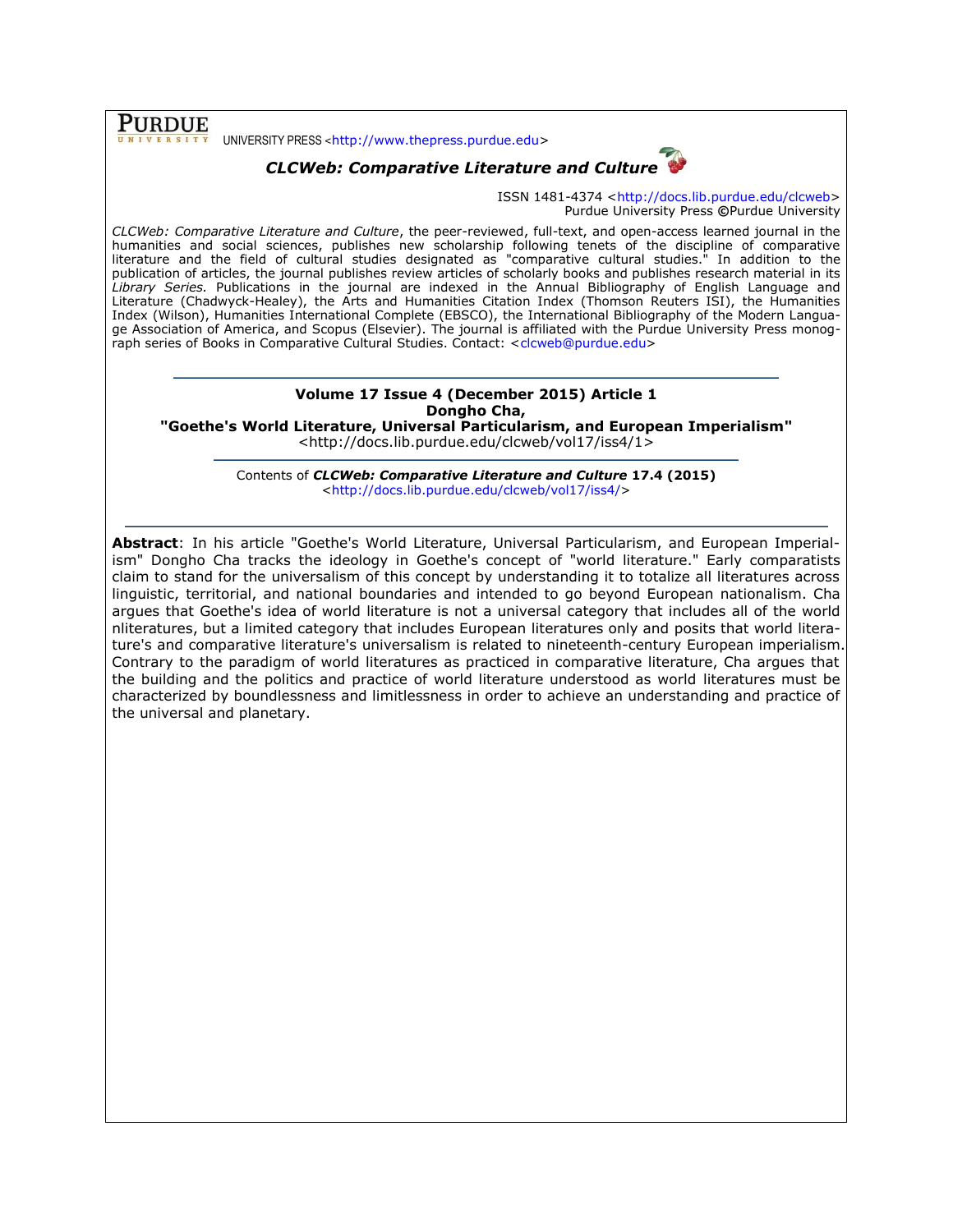## **Dongho CHA**

#### **Goethe's World Literature, Universal Particularism, and European Imperialism**

As a discipline, comparative literature is often traced Goethe's concept of "world literature" (*Weltliteratur*). This idea is not just to study literary works from all over the world; rather, it is to hold together all the literatures of the world as a totality, one that will transcend national and linguistic boundaries (see, e.g., Chow, *World Target* 71). Despite its cosmopolitan vision, however, the universalist politics of early European comparativism was not always successful. The process of comparison actually occurs whenever two or more concepts or ideas — such as national languages and literatures, geographical regions, authors, and themes — are juxtaposed. It just shows the situation that two or more objects of study are crossed, but does not clarify "what the gesture of comparing consists in, amount to, indeed realizes and reinforces" (Chow, *World Target* 72). For example, the notions of comparison like "diverse," "global," "international," and "transnational" seem to have the aspiration of "more than one," of inclusive multicultural universalism going beyond restrictive national particularism. Nevertheless, there is something paradoxical in this, for national particularities are already "more than one" and nationalism refers to the process when Europe as a single "province" is divided into individual nation states and hence from the outset the mechanisms of nationalism include the principle of pluralism. If so, then comparativist multiculturalism could not be constituted as a proper alternative to nationalisms and national literatures. Rather, it could aid and abet the ideology of nationalist rivalry and antipathy by failing to question the historical construction of nations and national identities because if comparativism is merely to parallel two or more national categories without reflection on the condition of possibility for the emergence of them, then it could admit or even strengthen the cultural separation between nations: "the enlightened beliefs in universals … proceeds hand in hand with, or is the mere flip side of, the perpetuation and enforcement of cultural boundaries" (Chow, "Inscrutable" 69).

It is therefore dangerous to adhere to multicultural comparative literature as an alternative to narrow-minded nationalisms and national literatures. Cultural pluralism could probably become the rhetorical strategy to help to develop exclusive particularism. Then, multicultural comparative literature probably leads not so much to an intercultural equivalence as to asymmetrical relationship between national cultures. I posit that instead the task is to unmask ideological implications of peaceful and harmonious "universalism" of comparative literature. Indeed, early European comparatists focused on the cultural superiorities of their own nations and it is striking that even while ideas of universal literary roots were being discussed, comparisons were being made that involved evaluating one culture higher than another (see Bassnett 20). Comparative literature could as easily be manipulated to consolidate repressive cultural interests as they could be used to open up new intellectual avenues (see Chow, "Comparative Literature" 108). But the ambiguous "universal-particularism" of comparative literature is not attributable to the gap between the ideal and the real. Such a universalist discourse as comparative literature fundamentally has some formal structures leaving particularity behind.

There are many different kinds of particularities, but "culture" is by definition the most quintessential particularism since culture is defined as the set of values or practices of parts smaller than the whole: "culture is what some persons feel or do, unlike others who do not feel or do the same things" (Wallerstein 91). Thus, one particular culture functions to define a unique way of living within a group, as well as to show the difference or opposition of life-styles between groups. For example, quarrels for cultural hegemony arise between two cultural categories are understood as their own value and system. But how could one group justify its cultural system of values and practices in its own right? They actually do not have any essential and natural relation to the group. Values and practices have been constructed historically by numerous institutional and discursive operations. Particular groups, therefore, should take ideological and actions in order to declare some "arbitrary" set of cultural values and practices physical as being desirable and worthwhile: "there can be no justification of cultural values and/or practices other than by reference to some presumably universal or universalist criteria" (Wallerstein 91). Paradoxically, it is the very logic of universalism that justifies a certain particular culture. The nation, as Benedict Anderson puts it, is an "imagined community." It has not come from basic human nature, but created in the modern age by the intentional processes of the development of print-capitalism, the use of vernacular language, and the spread of daily newspapers: "nationalism is not the awakening of nations to self-consciousness: it invents nations where they do not exist" (Gellner 169). Anderson explores how national common language, territory, economy, and culture has been invented and created. A nation is "imagined" as a community, because regardless of the actual inequality and exploitation that may prevail in each, the nation is always conceived as a deep, horizontal comradeship. Ultimately it is this community that made it possible over the past two centuries for so many millions of people, not so much to kill, as willingly to die for such limited imaginings (Anderson 7).

National communities are regarded as a family sharing a common fate. The qualities and properties of each member are not important. Whether they are men or women, rich or poor, smart or stupid, they are all national people. If the nation were a unitary community to start with, it had not needed to be constructed through complex institutional and discursive operations. There are in reality a great many qualitatively heterogeneous elements in the nation and this is the reason why the nation should be imagined as a community. Otherwise it is impossible to model "nation-ness" to construct a community organic enough for people to willingly lay down their lives in behalf of their own nations (Anderson 139). The point in nation building is to bind together disparate elements into one national whole and Anderson insists that especially the newspaper make this type of holding together possible. By arranging random collections of social and individual events, apparently unrelated to one another in chronological order, it fosters belief that a solid community moves through the homogeneous, empty time of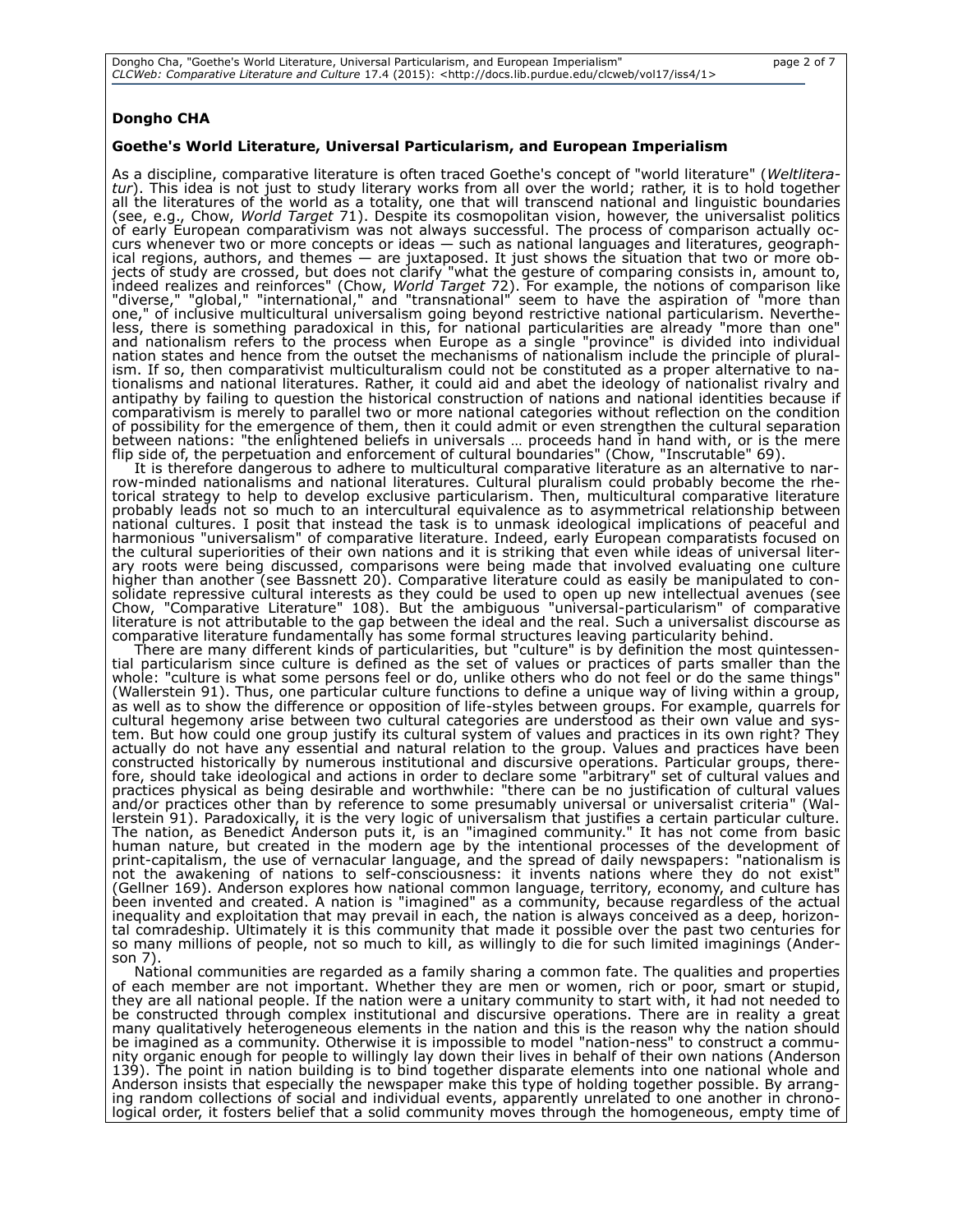history. When reading newspaper articles, now national people "think of the representative body, not the personal life" (Anderson 32)  $-$  in short, "us" as belonging to the same community. If so, then our concern is the formal dimension of newspaper.

Universalism plays a large part in the background of the newspaper's representative function. In order to put a variety of events in linear time, newspaper should reduce all the qualitative and intrinsic differences among events to the state of Identity where they are homogenized into the constituent units of national community. But such a violent and repressive process of homogenization is not an easy task: it is only able to succeed when based on a universalist logic. Indeed, one never choses nation and nationality: one is just born and raised in one country. One's nation or nationality is, in this manner, determined by the universal references, like land, kinship, and tongue. For example, "motherland," "fatherland," "race," "blood," and "language" are principal categories of forming an inevitable link between nation and people. These "natural" references become the most fundamental criteria for membership of national community and uiversalism makes possible collectives to be organic national communities by bridging the gap between class, gender, wealth, religion, etc. Once again, it is the very logic of universalism that justifies a certain particular culture. The contradiction of nationalism is, as Fredric Jameson points out based on Partha Chatterjee's argument, "the attempt to universalize a particularity" (Jameson, "Globalization" 66). Certainly, there seems to be a binary opposition between the particular and the universal, and thus it seems to be contradictory that national Particularism is involved in Universalism. Nevertheless, the coexistence of the particular and the universal is not necessarily contradictory: if it were contradictory, it would be "dialectically" contradictory in the Hegelian sense (see Jameson, "A Note"). Rather, universal particularism is the fundamental structural feature of nationalism and national culture because its role is to attach people to a nation and simultaneously differentiate the nation from others. For instance, a certain cultural category looks like universal to the interior inhabitants, whereas it looks like particular to the exterior inhabitants. More specifically, on the level of nation national culture functions to bind together heterogeneous elements into the single national group, while on the level of the global it functions to distinguish national groups from one another. It is the viewer's inter-relational, situational position and not the transcendent separatism to determine the precise relation between the particular and the universal. For this reason, Jameson argues that the theoretical tension between the two in national culture "does not have to do with Difference so much as with where it is located or positioned" ("Notes" 74). The particular and the universal do not confront each other across a chasm, but exist on the common ground where the particular turns into the universal and the universal back into the particular from moment to moment. Hence, universalism could not be the ultimate alternative to particularism.

Generally, universalism is proposed as the solution to the problematics of particularism and universalist appeals like comparative literature not only escape from the problematics of particularism, but also suggest an alternative promising the peaceful coexistence of different cultures and traditions. However, it is nothing but ideological deception that the universal would integrate dialectically the particular into the same whole completely. As I posit previously, a national culture is at once particular and universal and the two are connected to each other, as well as maintain a non-contradictory "immanent" relationship: "contrary to what has been advertised by both sides, universalism and particularism reinforce and supplement each other; they are never in real conflict … Universalism and particularism endorse each other's defect in order to conceal their own; they are intimately tied to each other in their accomplice. In this respect, a particularism such as nationalism can never be serious critique of universalism" (Sakai 106). The point is, again, that the particular and the universal could only exist in relation to each other: the particular could exist only as a being constituted on the basis of the universal and the reverse holds true as well. Thus, the universalist claims of nineteenth-century European comparative literature could hardly be an alternative model for nationalism and national literature without theoretical reflection on the immanent relationship between the particular and the universal: particularist national literature and universalist comparative literature are most likely to coexist on one and the same plane of immanence. If so, then comparative literature could not overcome nation-centrisms because as pointed out by Naoki Sakai it provides the condition of the ontological possibility for national literatures.

Goethe's paradigm of world literature includes the notion that "national literature is no longer of importance; it is time for world literature" (Goethe, *Essays* 224) and this means that the phenomenon which he designated as "world literature" would come about mainly when the disputes within one nation are settled by the opinions and judgments of others. Early comparatists claimed to stand for the universalist principles of world literature, which aims at totalizing global literary works across linguistic, territorial, and national particularities: world literature serves to promote "a traffic in ideas between peoples, a literary market to which the nations bring their intellectual treasures for exchange" (Strich 13) and this Goethean literary universalism seemed to go beyond the one-sidedness and narrow-mindedness of European nationalisms and national literatures. According to John Pizer, Goethe's world literature and its pacifist vision started not only from his repugnance for the nationalistic conflicts among European nations, but also from the fragmentary political situation in his own country which was plunged in confusion with factionalism and, especially *Kleinstaaterei*, which referred to the large number of small states and city-states during the Holy Roman Empire and the German Confederation. In Goethe's days, Germans had difficulty in developing their own national culture and identity and the development of domestic nationalism allowed Goethe to recognize and analyze the logic of nationalism. It goes without saying that this was a key factor in allowing him to invent the idea of world literature. Nevertheless, the important thing is that he lamented for the lack of a politicalcultural center where German authors would invent their national literature (see Pizer 216). Given Germany's lack of a strong national culture and identity, consequently, Goethe may as well surrender all hope of creating a national literature and as Pizer said the only probable alternative, to open to the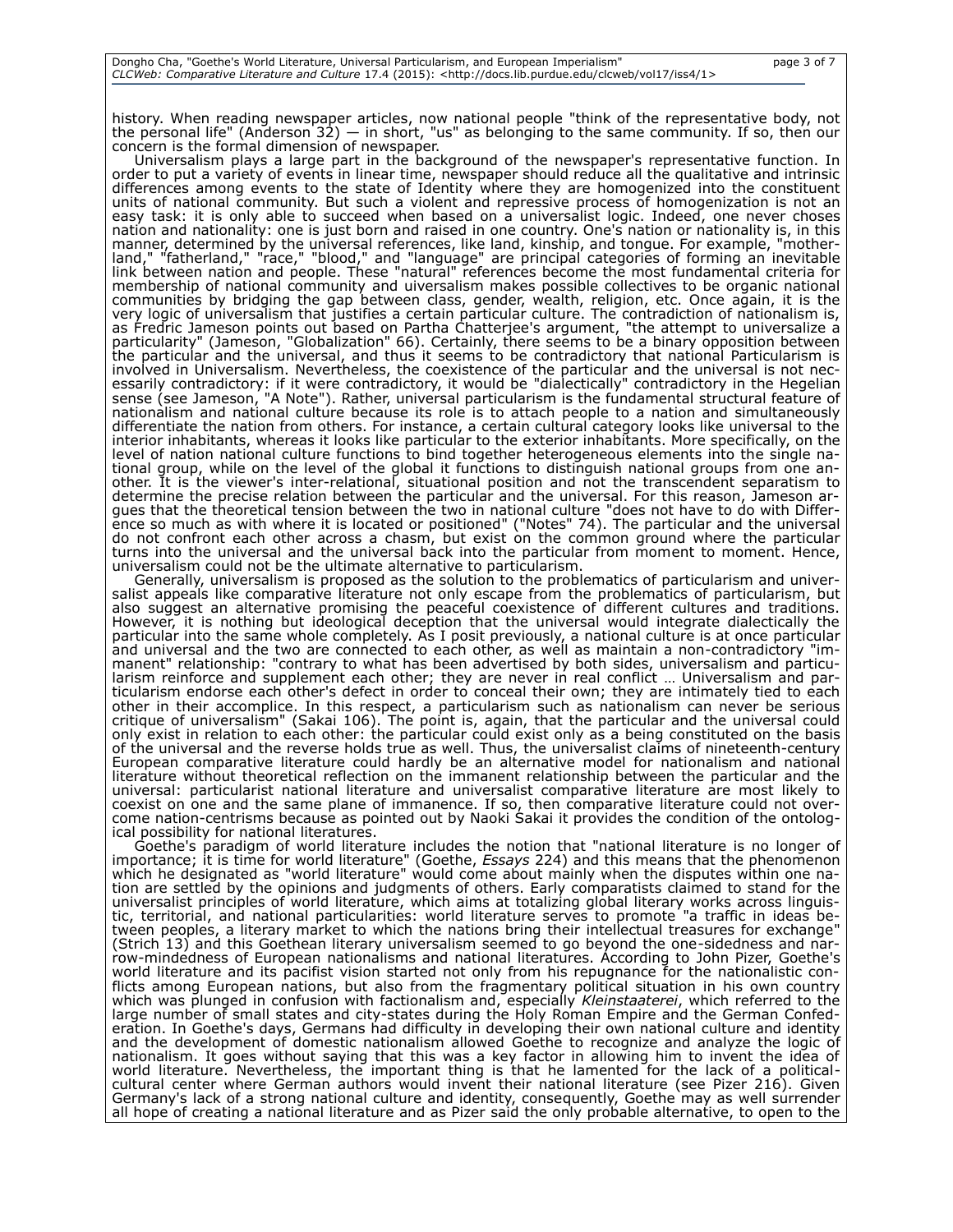possibility of a transnational literary modality (216). Goethe himself made a speech helping to verify this conjecture: "everywhere one hears and reads about the progress of the human race, about the further prospects for world and human relationship. However that may be on the whole, which it is not my office to investigate and closely determine, I nevertheless would personally like to make my friends aware that I am convinced a universal world literature is in the process of being constituted, in which an honorable role is reserved for us Germans" (*Essays* 225)

Goethe thought about the formation of world literature and the position of German literature in the constitution of world literature probably runs counter to René Wellek's description that world literature is "an ideal of the unification of all literatures into one literature where each nation would play its part in a universal concert" (221). In other words, Goethe's partiality to to German-language literature in a universal concert" (221). In other words, Goethe's partiality to to German-language literature might be contrary to his own concept of world literature as a universal totality, one that transcends exclusive nationalisms. Thus world literature arising from the awakening of the German people is, in fact, most likely to be another name for nationalism, romantic nationalism. Hence, Pizer insists that Goethe has assumed an ambiguous attitude toward the concept of world literature. Despite of its universalist implication of "world," whenever talking about world literature, Goethe could not always put the issue of German nationalism out of his mind. While the notion of world literature is opposed to nationalism in that it is in some ways emerged from the German national situation, it is hard to say that it is never involved in nationalism. Maybe the universalist concept of world literature might be in league with particularist nationalisms. But this hypothesis does not mean that the universalist claims of world literature are not valid or only one between the world literature and the national literature should be chosen. Hence Goethe's idea of world literature is essentially both universal and particular.

What did Goethe really mean by saying "world"? What he thought is entirely different from what we now think. As indicated by his phrases like "a European, in fact a universal world literature" (Goethe, *Essays* 225) and "European, in other words, World Literature" (Goethe qtd. in Prendergast 3), Goethe identified world literature with European literature. In addition, considering his belief "that early works of Egyptian, Indian, and Chinese literature could only be viewed as 'curiosities' that lacked the potential to enhance the modern European's ethical and aesthetic acculturation" (see Pizer 217), all literatures being produced outside of Europe might be excluded from Goethe's list of world literature. Then, transnational interchange and traffic of cultures and literatures which has been advocated by the very idea of world literature would be only for European nations and peoples. Susan Bassnett suggests "although he eventually turned his attention to the literatures of continents beyond Europe, his coinage of the term *Weltliteratur* related to his views on Europe and in particular to his desire for an end to war" (21). Bassnett underlines that Goethe's remarks about world literature was related not to his comprehensive attention to the literatures of literatures beyond Europe, but to his anxieties about the national and cultural fragmentation of Europe. The problematics of the universal/particular of Goethe's paradigm of world literature belongs to a different realm from his individual political tendency or his "constantly shifting personality" (Damrosch 1) and it is not so much a matter of private choice or judgment between the two as it is the structural analysis of historical moment (not exactly chronological) that generate this type of universal/particular. There exists a common moment behind Goethe's ambiguity: cosmopolitan pacifism and nationalist partisanship, an ambiguity that makes it possible for the universal and the particular to coexist on the plane of immanence. Hence European imperialism opened the epistemological possibility of universalist politics of world literature, but on the other hand by limiting it to the European continent it brought back it into the particularist one: it functions as the ontological condition of the possibility for the immanent relationship itself between the universal and the particular. However, why did Edward W. Said insist that "the study of comparative literature originated in the period of high European imperialism and is irrecusably linked to it?" (43). This is a path that would lead us on to the analysis of relationship between comparative literature and European imperialist expansion.

As suggested by Goethe that "a universal world literature is in the process of being constituted' and that "a world literature has been in existence for some time is to some extent continuing and developing, still. Goethe recognized world literature not only as the portrayal or possibility of the future, but also as the real object of his observation. In other words, the idea of world literature is a cultural phenomenon that has actually begun visible in early nineteenth-century Europe, as well as a utopian ideal of Goethe himself. Ernst Elster, for instance, argues that Goethe does not intend his idea to imply cosmopolitan conversations among diverse cultures, but that he just "emphasizes that the international (literary) market is open" (Elster qtd. in Pizer 221). According to this view, Goethe is only a passive observer who witnesses that the scope of literary commerce expands from the nation to the world and not the active thinker who promotes more solidarity among nations. Elster's view, however, is worthy of note since it shows economic features of world literature as world literary market and this accounts for the presence of a world literature as a cultural phenomenon and paves the way to think about the relationship between world literature and nineteenth-century capitalism. David Damrosch also stresses that the network of world literature has a fundamentally economic character and suggests a correlation between world literature and modern capitalism by investigating how the idea of world literature is dealt with in Marx's and Engels's *The Communist Manifesto*: "The bourgeoisie has through its exploitation of the world market given a cosmopolitan character to production and consumption in every country … All old-established national industries have been destroyed or are daily being destroyed … In place of the old local and national seclusion and self-sufficiency, we have intercourse in every direction, universal inter-dependence of nations. And as in material, so also in intellectual production. The intellectual creations of individual nations become common property. National one-sidedness and narrow-mindedness become more and more impossible, and from the numerous national and local literatures, there arises a world literature" (*The Communist* 221; see also Prawer). By referring to Goethe's term, Marx and Engels described the process that national literatures as commodity are reorganized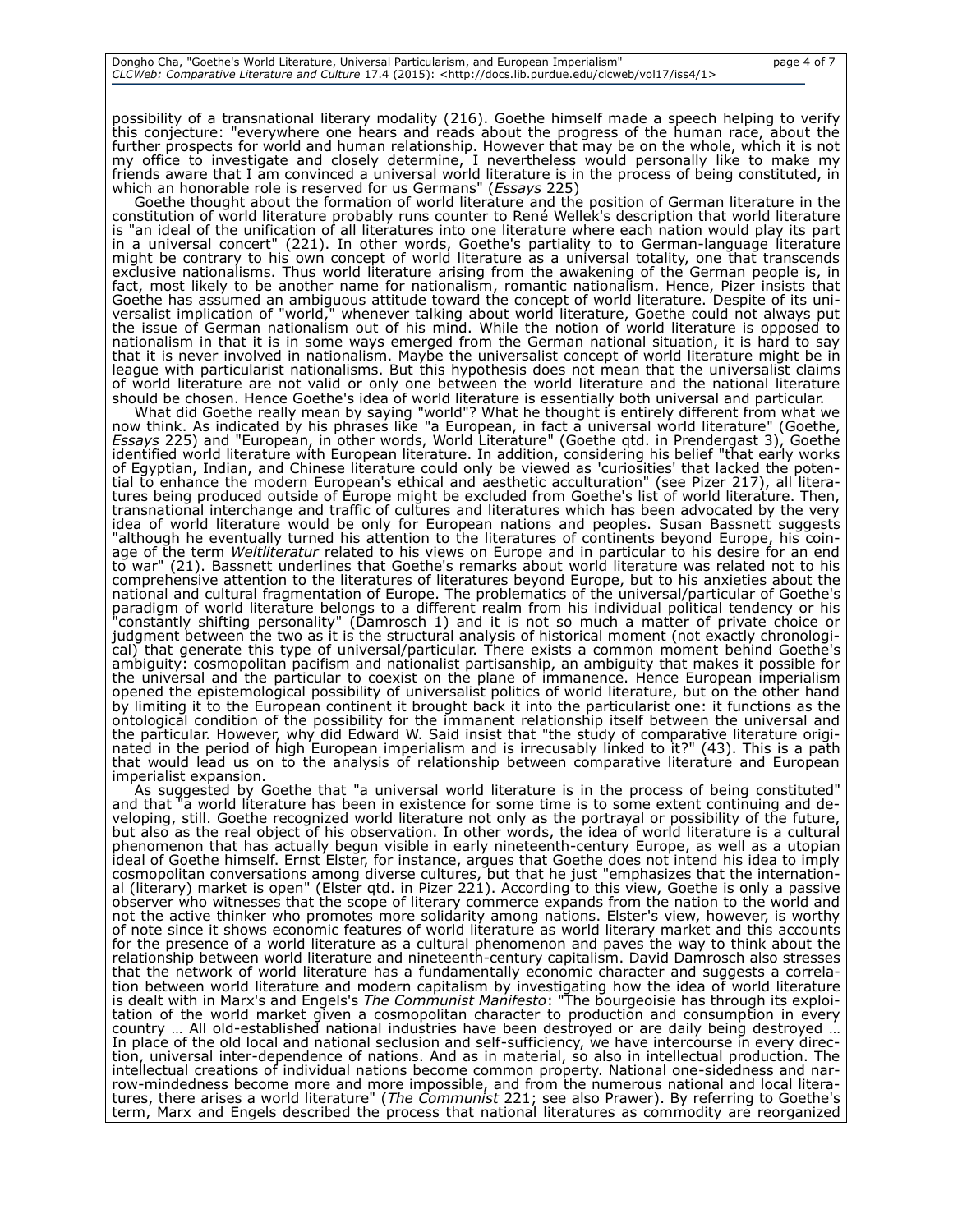into global circulation. The difference between world literature and world market is that the latter is located in the sphere of material products while the former in spiritual and intellectual products. For Marx and Engels, world literature means the advent of quintessential modern literature and thus signs the beginning of modern capitalism and the world market as its economic base. To sum up, Goethe perceived the emergence of a world market of literature and then names it "world literature" and projected his own utopian desire on it.

The linkage of world literature and world market discloses the fact that the world literature as a sub-field of world market has something to do with another socio-economic factor: European imperialism. A capitalist world economy is "followed at the end of the 19th-century by the moment of imperialism, in which the limits of the national markets were burst and a kind of world-wide colonial system established" (Jameson, "Five Theses" 2). In this way, the world market is formed under colonialism, the process that European powers lend themselves to imperialist penetrations and owing to these invasions the market system of modern capitalism infiltrates into all parts of the world. Despite its obvious limits, however, European expansion offered Goethe some epistemological possibility of holding together individual European nations into the single Europe. The reason why he could call Europe "a world" is owing to the specific historical situation that allows him to see Europe as Identity. By enlarging the epistemological framework of European people from the nation to the world, imperialism produces the moment of being able to totalize and unify European nations. Goethe's and his world literature's two faces, desire for universalism and socio-economic substance as the smaller part of world market, are thus linked dialectically to both. Of note is that some scholars emphasize the influences of imperialism in Goethe's texts such as in his *Faust* and *Wilhelm Meister*: "some of his major works address a world that is being radically restructured by Europe's overseas adventures" (Noyes 443)

The emergence of imperialism brings about the radical transformation of the paradigm of "Otherness" in the epistemological framework of European literature. The stereotypical paradigm of the Other before the high imperial expansion began was the other European nation-state. In the nineteenth century peoples' greatest concern was the competition and rivalry between their nations and the establishment of their own unique nationalities through those competitions. For example, in Zola's *La Débâcle*, Germans are depicted as being "physically alien and terrifying, barbarous, uncivilized" (Zola qtd. in Jameson, "Modernism" 49). But as more and more the system of imperialism widens and strengthens, the axis of Otherness begins to be displaced from those national subjects to the unknown world outside Europe: for the overall picture of imperialism that transcends the competing relationship among European nations makes an appearance and hence a binary opposition between Europe and the rest, between the empires and the colonies, and between the First World and the Third World surfaces. The "Third World" is constituted as the far more radical otherness than any other European national subject (on the residual of this today, see, e.g., DeSousa, Henton, Ramanathan

[<http://docs.lib.purdue.edu/clcweb/vol12/iss2/>](http://docs.lib.purdue.edu/clcweb/vol12/iss2/)). Further, "Third World" otherness establishes itself entirely as a substitute for the existing paradigms of otherness within European national paradigms. In *Heart of Darkness*, Joseph Conrad shows that the axis of otherness travels from the First World to the "Third World" through the episodes of Kurtz. The point that needs to be emphasized, here, is that such a displacement of the axis of otherness makes for the new dilemma or crisis of representation: "But this masking of one axis of otherness by a very different one, this substitution of rivalry for exploitation, and of a First World set of characters for a Third World presence, may be thought of as a strategy of representational containment … Colonialism means that a significant structural segment of the economic system as a whole is now located elsewhere, beyond the metropolis, outside of the daily life and existential experience of the home country, in colonies over the water whose own life experience and life world — very different from that of the imperial power — remain unknown and unimaginable for the subjects of the imperial power … No … structural connections between that and this, between absent space and daily life in the metropolis" (Jameson, "Modernism" 49-51). In addition, the efforts Europe's empire building and its efforts to cover up the fact that there is a master/servant relationship make it more difficult to represent Third World otherness. Consequently, First World peoples are deprived of the paradigm of otherness itself and thus fail to deal with Third World otherness. This has a significant effect on the epistemological frame of European literature since it makes it no longer possible to make a mental map of the world-system: "its effects are representational effects, which is to say a systemic block on any adequate consciousness of the structure of the imperial system" (Jameson, "Modernism" 50).

This representational containment, however, does not exhaust all the epistemological possibilities. Rather, it opens up a certain unexpected possibility of cognitive mapping for the more radical otherness of the "Third World" makes the existing otherness within European nations no longer radical or even non-radical. This foregrounds the promotion of solidarity among the less radical Others. Confronted with the "Third World" beyond the First World, European nation-states begin to feel a sense of familial warmth and kinship with their neighboring — once rival and competing — states, the feeling that "we are all the same Europeans." This is a kind of ironic moment that colonialism helps to enhance collaborations and partnerships among European nations. Thanks to this restructuralization into a larger world including the "Third World" of the epistemological framework Goethe was able to represent Europe as a "single world." He could embrace all European nations within the same single category, Europe, by contrasting the European national Others with other worlds. The development of the imperial world-system including the world market allowed him to totalize European nations into a universal Identity. Considering the chaos of nineteenth-century Europe, without this epistemological transformation, it seems to be almost impossible to take and maintain some universalist attitude going beyond national interests and securities. Hence, I argue that the condition of possibility for the universalist politics of world literature is paradoxically the imperialist world-system. But this politics of uni-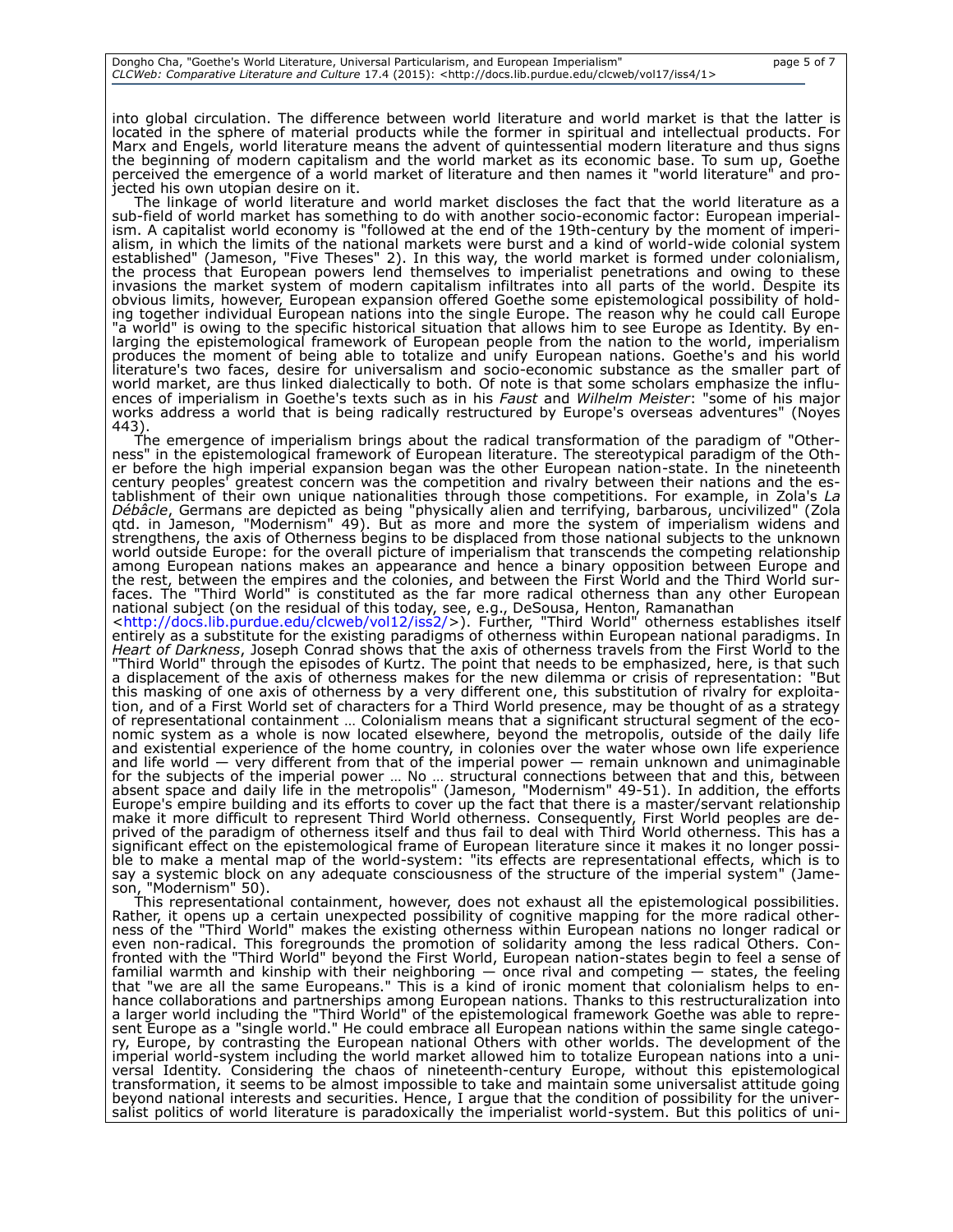versalism entails an inevitable limit and cannot be an ultimate solution to the dilemma of representation because it fails to understand "Third World" otherness. It merely fastens internal elements together for the moment through the effects of containment given by the First/Third World representational dilemma. In the structure of his world literature paradigm, therefore, there is no other way than to declare "Europe" as a "world": "in Goethe's works . . . to be a citizen of the world is to live in a world increasingly determined by European overseas expansionism" (Noyes 448). John K. Noyes's argument suggests that Goethe failed to arrive at planetary universality. After all, the project of world literature might be an unfinished one limited to the boundary of Europe. Karl S. Guthke sees this in terms of a duality and he argues that Goethe has, on the one hand, a "global consciousness" that makes a special effort to include the new cultures, but on the other hand, he has a "pan-European humanism" that focuses its gaze on its own culture and on that of classical antiquity (454). Goethe's duality might be explained logically: the integration of the particular toward the universal could be done successfully only when depending on another hidden or excluded particular, namely the more radical otherness. Thus, it is the replacement of the axis of otherness that defines the dialectical play between the particular and the universal. There can never exist an *a priori*, absolute universalism: it is the kind of utopian virtuality and there are only limited, restrictive universalisms such as the idea of world literature. The development of comparative literature as a discipline is also dependent on the precisely this logic.

As I argue above, the intimate relationship between world literature and the imperial world-system suggests that comparative literature as a discipline might also be related to European expansion and hence comparative literature could not be founded as one of the modern European disciplines without nineteenth-century imperialism: the Other is necessarily needed to prepare the conditional situation on which universalist ideals are formulated. More specifically, "universal" categories as Europe can be assumed only if there is a more radical Otherness, namely the "Third World." However, this sort of universalist ideal encounters inevitably a serious difficulty: the more struggling to achieve its universalist ideal, the more likely it is that comparative literature would strengthen the opposition between the First World and other worlds and thereby continues to neglect and exclude the peripheral Others. Said emphasized that world literature's and comparative literature's "practical meaning and operating ideology were that, so far as literature and culture were concerned, Europe led the way and was the main subject of interest" (45). In sum, the search for a universal culture early comparatists advocated was concentrated on the establishment of European universal culture. Of course, such a universal culture symbolizes the crisis-free serenity of an ideal realm standing above all political conflicts and tensions, "a kind of anthropological Eden in which men and women happily produced something called literature, and a world that Matthew Arnold and his disciples designated as the of 'culture,' where only 'the best that is thought and known' could be admitted" (Said 45). But from a formal perspective, diagonally opposite to its utopian contents, it achieves its own disciplinary goal only by relying on "Third World" otherness because both the unification of European nations and the realization of an ideal "cultural" Eden could be carried out only when contrasting Europe as a totality with the "Third World."

Starting in the eighteenth century, the paradigm of comparison in the study of literature gained prominence world wide in the twentieth century. Because globalization and its extended communication network made all kinds of repressed minority groups come into sight, it became standard to describe the relations among culturally different groups. Comparative literature was also required to map out diverse constructions of the category of the literary in different cultures and to draw a consented sense of the nature and function of literature cross-culturally. For example, Franco Moretti's, David Damrosch's, Pascale Casanova's, etc. scholarship are such attempts to theorize world literary production. Such scholarship challenges the limitation of national literatures and establishes the model of "world literatures" for thinking about literature in global terms. This global comparativism, however, may be little more than a return of Eurocentric assumptions if it means merely an expansion of the disciplinary scale of comparative literature and world literature from Europe to the world without reflecting upon the methodology of comparativism (on this, see, e.g., Boruszko and Tötösy de Zepetnek; Grishakova, Boldrini, Reynolds; Juvan; Tötösy de Zepetnek and Vasvári). Indeed, I posit that proponents of world literature models are allied with a deep suspicion of the notion that modern European forms spread out to the rest world unilaterally. I am suggesting that we should rethink the methodology of comparative literature in order not to reiterate its past imperial perspective. I find our renewed comparativism to be a performative action of deconstructing the existing grounds of comparison and thereby developing and recovering radical others in the forms of literature, not the derivative one of modern European's. Thus, the point in world literature politics is not a full theorization of world literary topography, but a ceaseless critique of proving the impossibility of totalized conceptualizing world literature and speculating about the historical constructedness of the methodological criteria of comparison. I believe that the absolute universalist category does not exit. The universal is not a fixed conceptual substance, but rather a moment of openness, which can be achieved in the very midst of continuous comparativist practices, or it is the openness toward the potential space where the more universal universalism could make its appearance. The building and the politics and practice of world literature understood as world literatures must be characterized by boundlessness and limitlessness in order to achieve an understanding and practice of the universal and planetary.

#### **Works Cited**

Anderson, Benedict. *Imagined Communities: Reflections on the Origin and Spread of Nationalism*. London: Verso, 1991. Bassnett, Susan. *Comparative Literature: An Introduction*. Oxford: Blackwell, 1993.